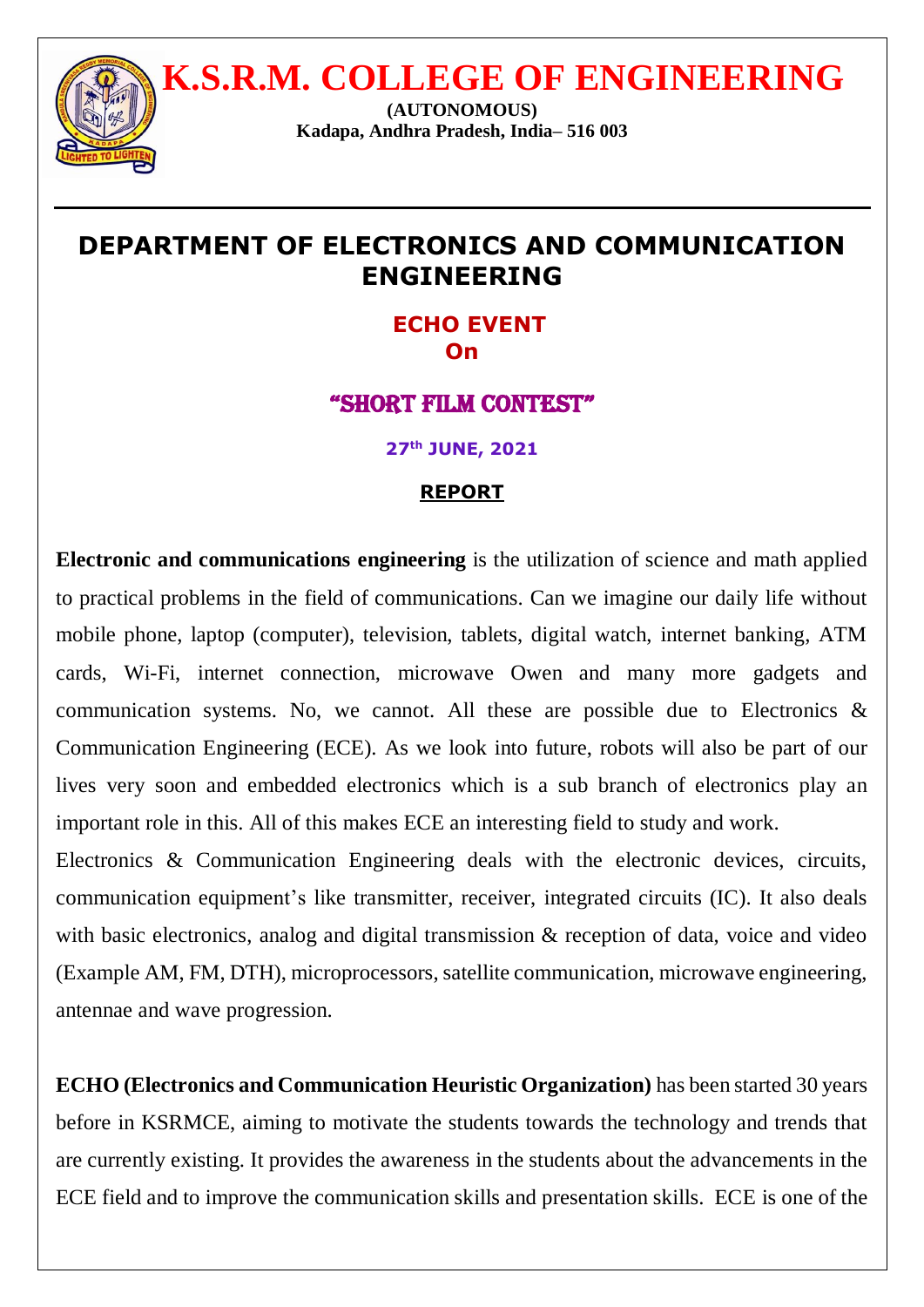largest and fastest growing fields of engineering. **The present Global Technology revolution**  is changing the world and is offering challenging opportunities to specifically Engineers. ECHO conducted the event "SHORT FILM CONTEST" on 27-6-2021 at 10 AM in virtual mode. The event planned to conduct using Google classroom. 38 students from B. Tech ECE IV, VI and VIII semesters attended the event and 10 students actively participated. Several

short films were featured and three best presented videos are nominated as winners.

#### **Welcome speech:**

Dr. Syed Zahiruddin, Assistant Professor in ECE department and Sri. K. Pavan Kumar, Assistant Professor in ECE department are the ECHO staff coordinators expressed a warm welcome to the HOD, Prof. G. Hemalatha, all the faculty, students and the participants. ECHO and its importance are highlighted by the coordinator. Miss S. Jabeen, Assistant Professor in ECE department and Sri M. Prabhakar, Assistant Professor in ECE department are the judges for this event. M. Harihara Nandan acted as student coordinator for the event.

### **HOD's speech:**

Prof. G. Hemalatha, Head of the department, Electronics and Communication Engineering, addressed the gathering and welcomed all the participants. She shared the experience of conducting the ECHO events from the past 30 years. She is also the Alumni of the institute and suggested to coordinate these events the students should come forward and organize the different events which can improve their communication and presentation skills. These skills will be very much helpful for getting jobs.

| <b>S. No.</b>    | <b>Name</b>        | Roll No.   | <b>Title of the Video</b>                 |
|------------------|--------------------|------------|-------------------------------------------|
| 1.               | N. Abhishek        | 189Y1A0496 | <b>ONE Life TWO Wheels</b>                |
| 2.               | K. Archana         | 199Y1A0477 | Climate Change (Save WATER)               |
| 3.               | K. Sai charan      | 199Y1A0471 | Destruction of Earth and Forest by HUMANS |
| $\overline{4}$ . | A. Vineela         | 179Y1A0408 | <b>CAREER PATHS</b>                       |
| 5.               | S. Guna Vikesh     | 179Y1A04C3 | Awareness on COVID-19                     |
| 6.               | M. Harihara Nandan | 189Y1A0476 | <b>INDIAN ARMY</b>                        |
| 7.               | P. Geetha Reddy    | 199Y1A04C5 | The SUCCESS                               |
| 8.               | M.V. Maneesha      | 199Y1A0496 | The FATHER                                |
| 9.               | G. Naveen Kumar    | 189Y1A0445 | <b>NEELO OKADU</b>                        |
| 10.              | S. Sujitha         | 199Y1A04D4 | Awareness on CHILD ABUSE                  |

**The list of participants who presented their short film:**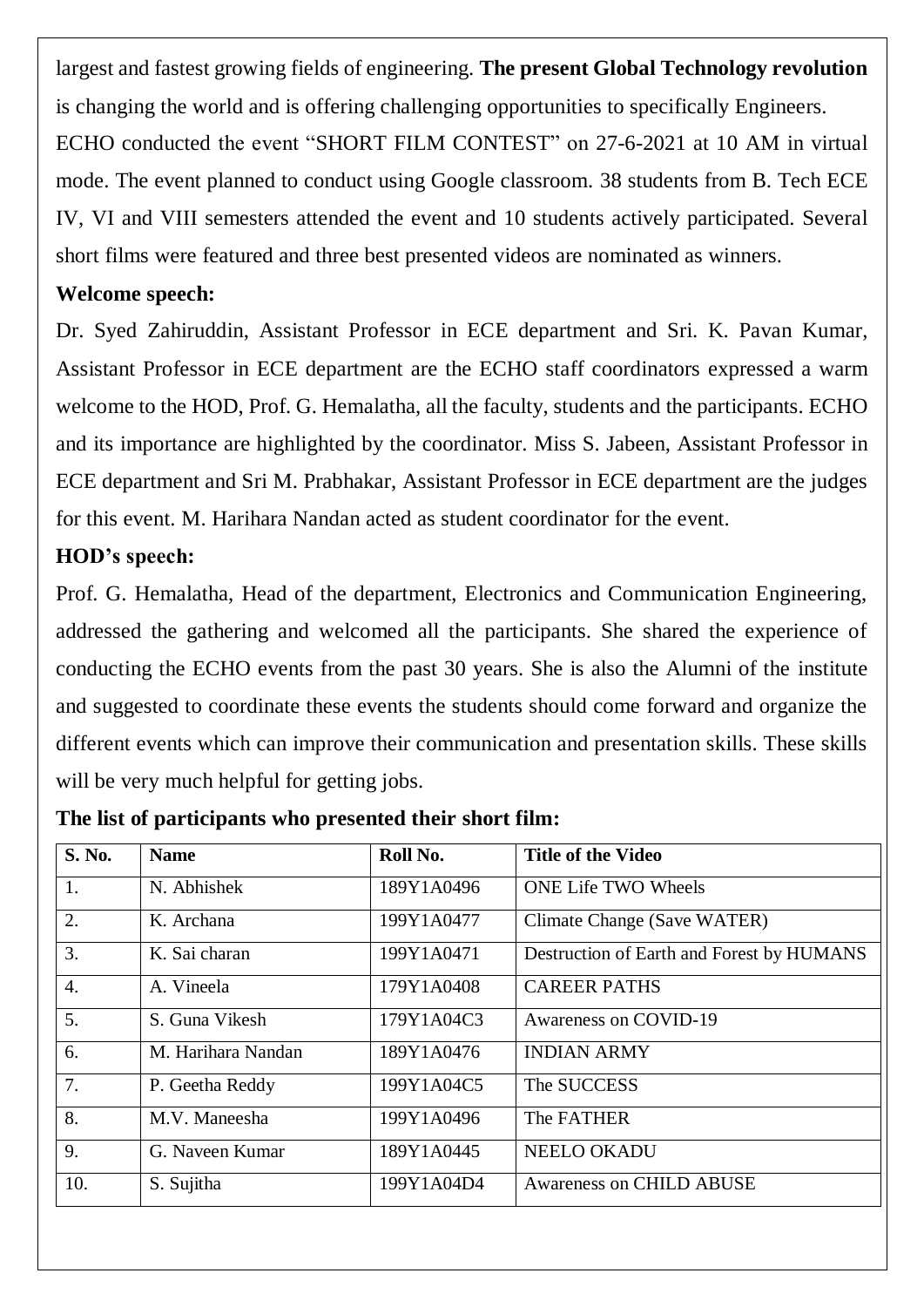

Poster for the event SHORT FILM Contest ECHO event



Prof. G. Hemalatha, HOD of ECE Dept. addressing the Gathering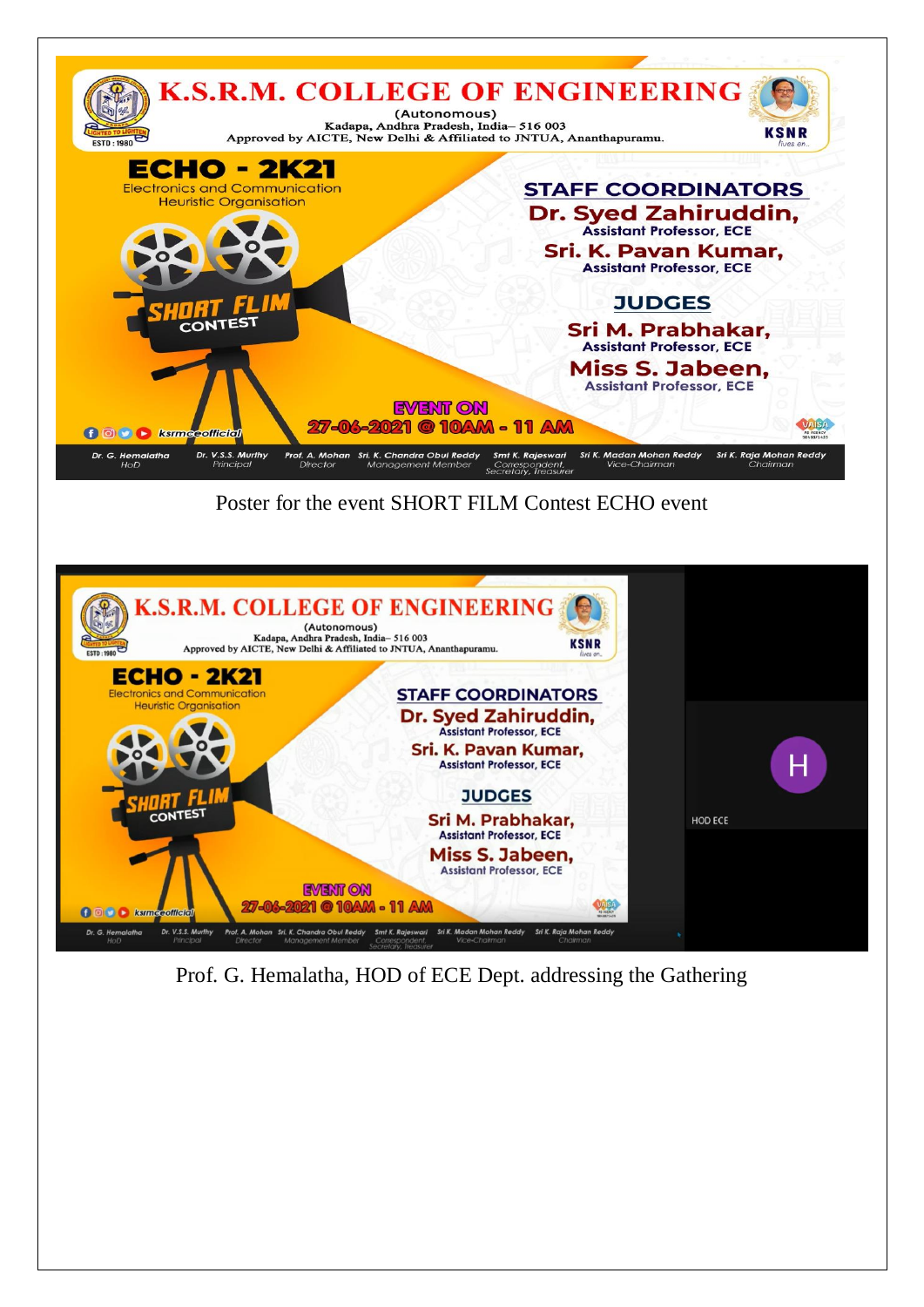

S. Guna Vikesh, student of VI semester ECE, presenting the short film video **Awareness on COVID-19.**



P. Geetha Reddy, student of IV semester ECE, presenting the short film video **THE SUCCESS.**



N. Abhishek, student of VI semester ECE, presenting the short film video **One Life Two Wheels (Awareness on Wear Helmet).**